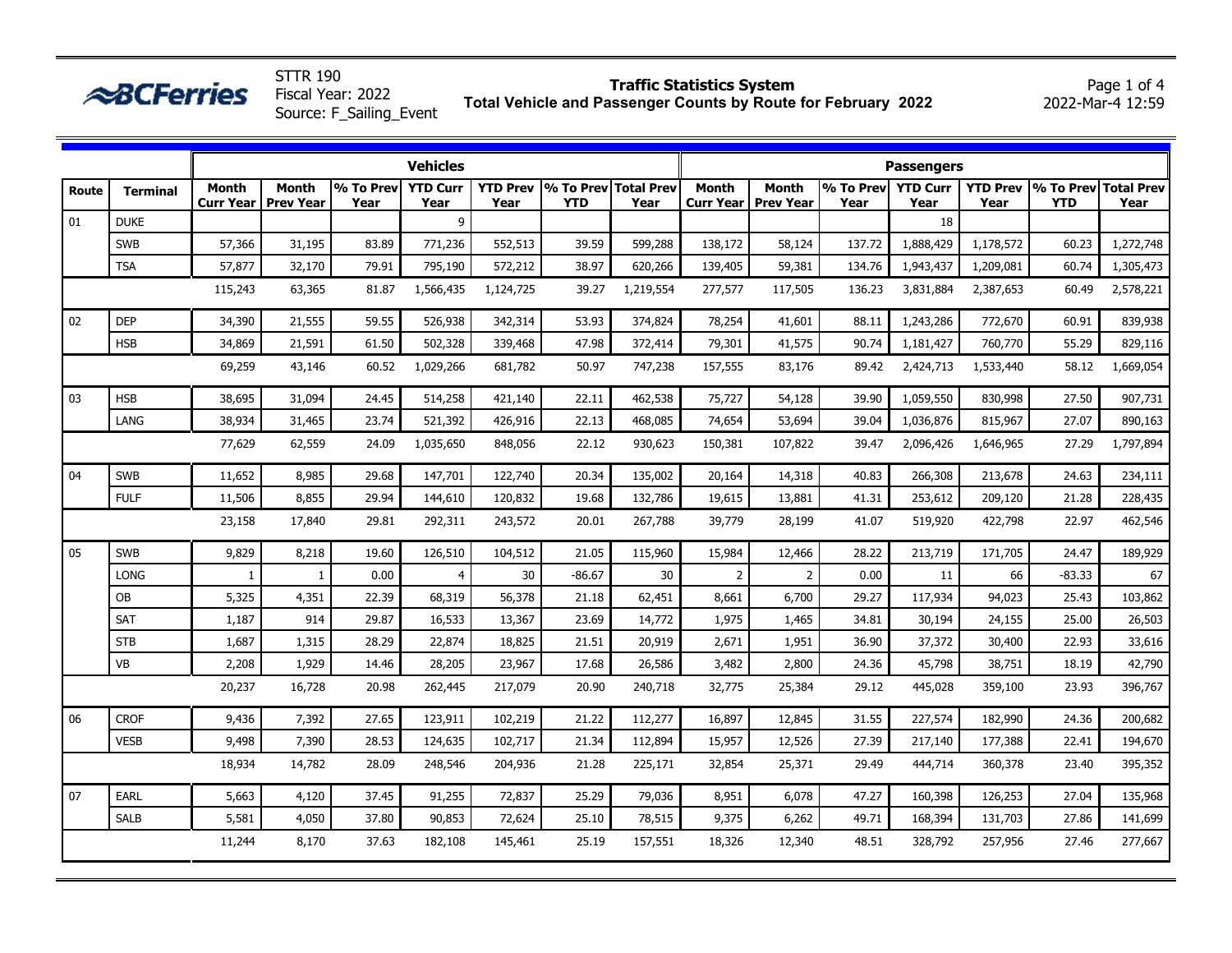|                                                                                                                                                                                                                                                             |                 |                           |                                  | Source: F_Sailing_Event |                         |             | ruar venicle and rassenger counts by Koute for February |             |                   |                                       |                   |                         |                         |                                    | 2022 <sup>-</sup> 1101 <sup>-</sup> 7 12.33 |  |  |
|-------------------------------------------------------------------------------------------------------------------------------------------------------------------------------------------------------------------------------------------------------------|-----------------|---------------------------|----------------------------------|-------------------------|-------------------------|-------------|---------------------------------------------------------|-------------|-------------------|---------------------------------------|-------------------|-------------------------|-------------------------|------------------------------------|---------------------------------------------|--|--|
|                                                                                                                                                                                                                                                             |                 |                           |                                  |                         | <b>Vehicles</b>         |             |                                                         |             | <b>Passengers</b> |                                       |                   |                         |                         |                                    |                                             |  |  |
| Route                                                                                                                                                                                                                                                       | <b>Terminal</b> | Month<br><b>Curr Year</b> | <b>Month</b><br><b>Prev Year</b> | % To Prev<br>Year       | <b>YTD Curr</b><br>Year | Year        | YTD Prev % To Prev Total Prev<br><b>YTD</b>             | Year        | <b>Month</b>      | <b>Month</b><br>Curr Year   Prev Year | % To Prev<br>Year | <b>YTD Curr</b><br>Year | <b>YTD Prev</b><br>Year | % To Prev Total Prev<br><b>YTD</b> | Year                                        |  |  |
| 08                                                                                                                                                                                                                                                          | <b>HSB</b>      | 21,162                    | 17,911                           | 18.15                   | 255,748                 | 217,770     | 17.44                                                   | 239,603     | 42,895            | 33,326                                | 28.71             | 525,892                 | 423,450                 | 24.19                              | 464,078                                     |  |  |
|                                                                                                                                                                                                                                                             | <b>SNUG</b>     | 21,244                    | 17,961                           | 18.28                   | 259,081                 | 220,113     | 17.70                                                   | 242,067     | 42,004            | 33,150                                | 26.71             | 522,193                 | 420,708                 | 24.12                              | 460,561                                     |  |  |
|                                                                                                                                                                                                                                                             |                 | 42,406                    | 35,872                           | 18.21                   | 514,829                 | 437,883     | 17.57                                                   | 481,670     | 84,899            | 66,476                                | 27.71             | 1,048,085               | 844,158                 | 24.16                              | 924,639                                     |  |  |
| 09                                                                                                                                                                                                                                                          | <b>TSA</b>      | 5,562                     | 4,013                            | 38.60                   | 90,605                  | 66,919      | 35.40                                                   | 73,191      | 12,230            | 7,907                                 | 54.67             | 220,647                 | 159,000                 | 38.77                              | 172,691                                     |  |  |
| <b>LONG</b><br>OB<br>SAT<br><b>STB</b><br>$\mathsf{VB}$<br><b>BEAR</b><br>10<br><b>MCLB</b><br><b>OF</b><br><b>SHWR</b><br><b>KLEM</b><br><b>BECO</b><br><b>PR</b><br>PR<br>11<br><b>SKID</b><br>12<br><b>BREN</b><br>MB<br>LANG<br>13<br>17<br><b>POWR</b> |                 | 1,941                     | 1,313                            | 47.83                   | 36,329                  | 22,248      | 63.29                                                   | 24,276      | 3,894             | 2,474                                 | 57.40             | 83,887                  | 50,259                  | 66.91                              | 54,288                                      |  |  |
|                                                                                                                                                                                                                                                             |                 | 1,390                     | 984                              | 41.26                   | 19,024                  | 12,209      | 55.82                                                   | 13,607      | 2,849             | 1,753                                 | 62.52             | 40,944                  | 26,492                  | 54.55                              | 29,180                                      |  |  |
|                                                                                                                                                                                                                                                             |                 |                           |                                  |                         |                         | $\mathbf 0$ | 0.00                                                    | $\mathbf 0$ |                   |                                       |                   |                         | $\mathbf 0$             | 0.00                               | $\mathbf 0$                                 |  |  |
|                                                                                                                                                                                                                                                             |                 | 1,567                     | 1,322                            | 18.53                   | 25,576                  | 21,922      | 16.67                                                   | 23,907      | 3,476             | 2,570                                 | 35.25             | 62,767                  | 52,302                  | 20.01                              | 56,475                                      |  |  |
|                                                                                                                                                                                                                                                             |                 | 1,436                     | 1,086                            | 32.23                   | 19,670                  | 15,507      | 26.85                                                   | 17,043      | 3,075             | 2,040                                 | 50.74             | 45,433                  | 34,225                  | 32.75                              | 37,376                                      |  |  |
|                                                                                                                                                                                                                                                             |                 | 11,896                    | 8,718                            | 36.45                   | 191,204                 | 138,805     | 37.75                                                   | 152,024     | 25,524            | 16,744                                | 52.44             | 453,678                 | 322,278                 | 40.77                              | 350,010                                     |  |  |
|                                                                                                                                                                                                                                                             |                 | 374                       | 275                              | 36.00                   | 5,672                   | 3,851       | 47.29                                                   | 4,166       | 728               | 398                                   | 82.91             | 12,395                  | 6,862                   | 80.63                              | 7,390                                       |  |  |
|                                                                                                                                                                                                                                                             |                 | 148                       | 109                              | 35.78                   | 1,821                   | 1,396       | 30.44                                                   | 1,499       | 332               | 161                                   | 106.21            | 4,267                   | 2,705                   | 57.74                              | 2,883                                       |  |  |
|                                                                                                                                                                                                                                                             |                 |                           |                                  |                         | $\mathbf 0$             |             | 0.00                                                    |             |                   |                                       |                   | 0                       |                         | 0.00                               |                                             |  |  |
|                                                                                                                                                                                                                                                             |                 |                           |                                  |                         | $\pmb{0}$               |             | 0.00                                                    |             |                   |                                       |                   | 0                       |                         | 0.00                               |                                             |  |  |
|                                                                                                                                                                                                                                                             |                 | 27                        | 27                               | 0.00                    | 362                     | 239         | 51.46                                                   | 262         | 109               | 57                                    | 91.23             | 1,230                   | 505                     | 143.56                             | 551                                         |  |  |
|                                                                                                                                                                                                                                                             |                 |                           |                                  |                         | $\mathbf 0$             |             | 0.00                                                    |             |                   |                                       |                   | 0                       |                         | 0.00                               |                                             |  |  |
|                                                                                                                                                                                                                                                             |                 | 170                       | 133                              | 27.82                   | 4,076                   | 2,235       | 82.37                                                   | 2,367       | 317               | 219                                   | 44.75             | 8,690                   | 4,680                   | 85.68                              | 4,964                                       |  |  |
|                                                                                                                                                                                                                                                             |                 | 719                       | 544                              | 32.17                   | 11,931                  | 7,721       | 54.53                                                   | 8,294       | 1,486             | 835                                   | 77.96             | 26,582                  | 14,752                  | 80.19                              | 15,788                                      |  |  |
|                                                                                                                                                                                                                                                             |                 | 498                       | 308                              | 61.69                   | 8,294                   | 4,864       | 70.52                                                   | 5,268       | 957               | 420                                   | 127.86            | 16,642                  | 8,121                   | 104.93                             | 8,677                                       |  |  |
|                                                                                                                                                                                                                                                             |                 | 510                       | 274                              | 86.13                   | 7,992                   | 4,687       | 70.51                                                   | 5,083       | 1,019             | 367                                   | 177.66            | 16,244                  | 8,158                   | 99.12                              | 8,708                                       |  |  |
|                                                                                                                                                                                                                                                             |                 | 1,008                     | 582                              | 73.20                   | 16,286                  | 9,551       | 70.52                                                   | 10,351      | 1,976             | 787                                   | 151.08            | 32,886                  | 16,279                  | 102.01                             | 17,385                                      |  |  |
|                                                                                                                                                                                                                                                             |                 | 3,455                     | 2,540                            | 36.02                   | 41,677                  | 27,042      | 54.12                                                   | 30,520      | 6,001             | 4,039                                 | 48.58             | 77,853                  | 50,793                  | 53.28                              | 56,637                                      |  |  |
|                                                                                                                                                                                                                                                             |                 | 3,152                     | 2,162                            | 45.79                   | 38,927                  | 23,946      | 62.56                                                   | 27,025      | 5,655             | 3,578                                 | 58.05             | 74,614                  | 46,842                  | 59.29                              | 52,189                                      |  |  |
|                                                                                                                                                                                                                                                             |                 | 6,607                     | 4,702                            | 40.51                   | 80,604                  | 50,988      | 58.08                                                   | 57,545      | 11,656            | 7,617                                 | 53.03             | 152,467                 | 97,635                  | 56.16                              | 108,826                                     |  |  |
|                                                                                                                                                                                                                                                             |                 |                           |                                  |                         |                         |             |                                                         |             | 2,740             | 2,547                                 | 7.58              | 41,110                  | 34,339                  | 19.72                              | 37,660                                      |  |  |
|                                                                                                                                                                                                                                                             |                 |                           |                                  |                         |                         |             |                                                         |             | 2,740             | 2,547                                 | 7.58              | 41,110                  | 34,339                  | 19.72                              | 37,660                                      |  |  |
|                                                                                                                                                                                                                                                             |                 | 6,322                     | 4,260                            | 48.40                   | 79,110                  | 61,690      | 28.24                                                   | 67,448      | 12,716            | 7,603                                 | 67.25             | 158,352                 | 117,978                 | 34.22                              | 128,699                                     |  |  |

**ABCFerries** 

STTR 190 Fiscal Year: 2022

## **Traffic Statistics System**

**Total Vehicle and Passenger Counts by Route for February 2022**

Page 2 of 4 2022-Mar-4 12:59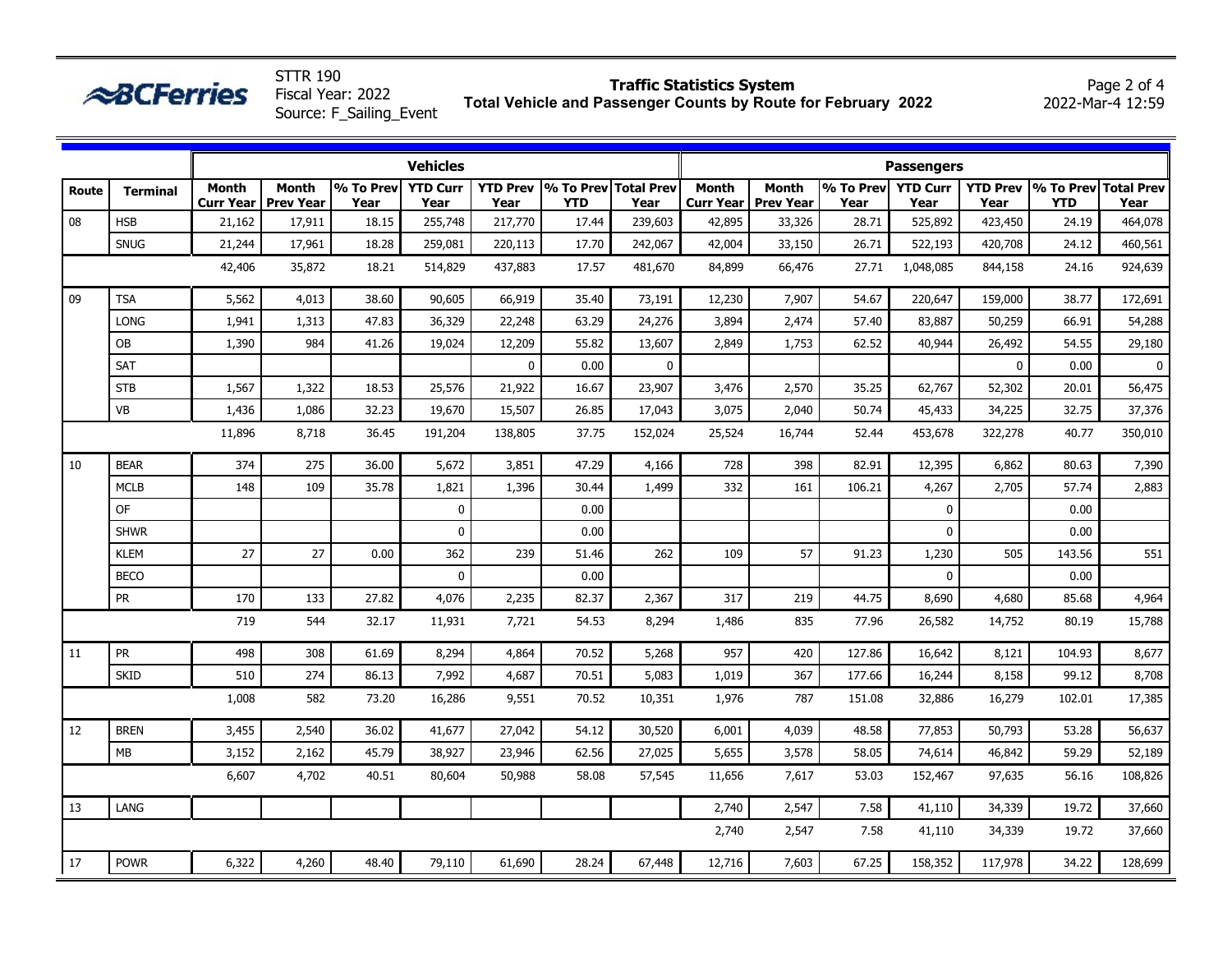| טכו חוכ<br><b>Traffic Statistics System</b><br><b>ABCFerries</b><br>Fiscal Year: 2022<br>Total Vehicle and Passenger Counts by Route for February 2022<br>2022-Mar-4 12:59<br>Source: F Sailing Event |                 |                                  |                                  |                             |                         |                         |                                    |         |                           |                                  |                             |                         |                         | Page 3 of 4                        |         |  |  |
|-------------------------------------------------------------------------------------------------------------------------------------------------------------------------------------------------------|-----------------|----------------------------------|----------------------------------|-----------------------------|-------------------------|-------------------------|------------------------------------|---------|---------------------------|----------------------------------|-----------------------------|-------------------------|-------------------------|------------------------------------|---------|--|--|
|                                                                                                                                                                                                       | <b>Vehicles</b> |                                  |                                  |                             |                         |                         |                                    |         |                           | <b>Passengers</b>                |                             |                         |                         |                                    |         |  |  |
| Route                                                                                                                                                                                                 | <b>Terminal</b> | <b>Month</b><br><b>Curr Year</b> | <b>Month</b><br><b>Prev Year</b> | $\sqrt{96}$ To Prev<br>Year | <b>YTD Curr</b><br>Year | <b>YTD Prev</b><br>Year | % To Prev Total Prev<br><b>YTD</b> | Year    | <b>Month</b><br>Curr Year | <b>Month</b><br><b>Prev Year</b> | $\sqrt{96}$ To Prev<br>Year | <b>YTD Curr</b><br>Year | <b>YTD Prev</b><br>Year | % To Prev Total Prev<br><b>YTD</b> | Year    |  |  |
| 17                                                                                                                                                                                                    | <b>LR</b>       | 6,376                            | 4,284                            | 48.83                       | 79,600                  | 62,668                  | 27.02                              | 68,548  | 12,769                    | 7,622                            | 67.53                       | 159,004                 | 119,281                 | 33.30                              | 130,060 |  |  |
|                                                                                                                                                                                                       | <b>TEX</b>      |                                  |                                  |                             | 6                       | 21                      | $-71.43$                           | 21      |                           |                                  |                             | 9                       | 33 <sup>2</sup>         | $-72.73$                           | 33      |  |  |
|                                                                                                                                                                                                       |                 | 12,698                           | 8,544                            | 48.62                       | 158,716                 | 124,379                 | 27.61                              | 136,017 | 25,485                    | 15,225                           | 67.39                       | 317,365                 | 237,292                 | 33.74                              | 258,792 |  |  |
| 18                                                                                                                                                                                                    | <b>POWR</b>     | 3,459                            | 3,357                            | 3.04                        | 48,333                  | 42,857                  | 12.78                              | 47,249  | 5,733                     | 5,447                            | 5.25                        | 82,744                  | 72,580                  | 14.00                              | 79,677  |  |  |
|                                                                                                                                                                                                       | <b>TEX</b>      | 3,447                            | 3,295                            | 4.61                        | 47,861                  | 42,292                  | 13.17                              | 46,620  | 5,621                     | 5,236                            | 7.35                        | 79,598                  | 69,746                  | 14.13                              | 76,496  |  |  |
|                                                                                                                                                                                                       |                 | 6,906                            | 6,652                            | 3.82                        | 96,194                  | 85,149                  | 12.97                              | 93,869  | 11,354                    | 10,683                           | 6.28                        | 162,342                 | 142,326                 | 14.06                              | 156,173 |  |  |
| 19                                                                                                                                                                                                    | <b>NANH</b>     | 14,089                           | 11,645                           | 20.99                       | 171,427                 | 152,238                 | 12.60                              | 167,778 | 26,550                    | 20,540                           | 29.26                       | 336,213                 | 280,520                 | 19.85                              | 307,958 |  |  |
|                                                                                                                                                                                                       | GAB             | 14,318                           | 11,721                           | 22.16                       | 173,710                 | 153,914                 | 12.86                              | 169,687 | 25,098                    | 19,785                           | 26.85                       | 318,201                 | 265,424                 | 19.88                              | 291,481 |  |  |
|                                                                                                                                                                                                       |                 | 28,407                           | 23,366                           | 21.57                       | 345,137                 | 306,152                 | 12.73                              | 337,465 | 51,648                    | 40,325                           | 28.08                       | 654,414                 | 545,944                 | 19.87                              | 599,439 |  |  |
| 20                                                                                                                                                                                                    | <b>CHEM</b>     | 3,565                            | 3,047                            | 17.00                       | 43,661                  | 40,034                  | 9.06                               | 44,084  | 8,230                     | 6,207                            | 32.59                       | 101,565                 | 88,131                  | 15.24                              | 96,538  |  |  |
|                                                                                                                                                                                                       | <b>THET</b>     | 2,032                            | 1,872                            | 8.55                        | 26,862                  | 24,826                  | 8.20                               | 27,314  | 3,642                     | 3,107                            | 17.22                       | 50,185                  | 43,620                  | 15.05                              | 47,716  |  |  |
|                                                                                                                                                                                                       | PENL            | 1,557                            | 1,192                            | 30.62                       | 17,276                  | 15,528                  | 11.26                              | 17,131  | 4,367                     | 2,949                            | 48.08                       | 49,984                  | 43,876                  | 13.92                              | 47,954  |  |  |
|                                                                                                                                                                                                       |                 | 7,154                            | 6,111                            | 17.07                       | 87,799                  | 80,388                  | 9.22                               | 88,529  | 16,239                    | 12,263                           | 32.42                       | 201,734                 | 175,627                 | 14.87                              | 192,208 |  |  |
| 21                                                                                                                                                                                                    | <b>BUCK</b>     | 9,510                            | 8,603                            | 10.54                       | 137,447                 | 122,234                 | 12.45                              | 133,772 | 15,743                    | 13,398                           | 17.50                       | 248,150                 | 215,196                 | 15.31                              | 233,796 |  |  |
|                                                                                                                                                                                                       | <b>DENW</b>     | 9,493                            | 8,578                            | 10.67                       | 137,347                 | 121,755                 | 12.81                              | 133,138 | 15,230                    | 13,108                           | 16.19                       | 239,004                 | 208,919                 | 14.40                              | 226,760 |  |  |
|                                                                                                                                                                                                       |                 | 19,003                           | 17,181                           | 10.60                       | 274,794                 | 243,989                 | 12.63                              | 266,910 | 30,973                    | 26,506                           | 16.85                       | 487,154                 | 424,115                 | 14.86                              | 460,556 |  |  |
| 22                                                                                                                                                                                                    | <b>DENE</b>     | 3,422                            | 2,969                            | 15.26                       | 60,060                  | 52,358                  | 14.71                              | 56,791  | 5,659                     | 4,571                            | 23.80                       | 112,568                 | 99,543                  | 13.08                              | 106,666 |  |  |
|                                                                                                                                                                                                       | <b>HORN</b>     | 3,461                            | 2,941                            | 17.68                       | 60,295                  | 52,482                  | 14.89                              | 56,835  | 5,683                     | 4,509                            | 26.04                       | 112,423                 | 99,079                  | 13.47                              | 106,154 |  |  |
|                                                                                                                                                                                                       |                 | 6,883                            | 5,910                            | 16.46                       | 120,355                 | 104,840                 | 14.80                              | 113,626 | 11,342                    | 9,080                            | 24.91                       | 224,991                 | 198,622                 | 13.28                              | 212,820 |  |  |
| 23                                                                                                                                                                                                    | <b>CR</b>       | 14,437                           | 12,775                           | 13.01                       | 186,873                 | 166,062                 | 12.53                              | 182,383 | 26,969                    | 23,553                           | 14.50                       | 369,474                 | 317,124                 | 16.51                              | 346,310 |  |  |

QCOV | 14,575| 13,023| 11.92| 190,157| 170,607| 11.46| 187,158| 25,960| 23,419| 10.85| 356,106| 315,859| 12.74| 344,535

WHAL | 2,144| 1,863| 15.08| 30,743| 26,219| 17.25| 28,710| 3,410| 3,049| 11.84| 55,406| 46,748| 18.52| 50,788

24 |HERB | 2,163 | 1,897 | 14.02 | 30,802 | 26,262 | 17.29 | 28,799 | 3,386 | 3,140 | 7.83 | 55,635 | 47,757 | 16.50 | 52,032

25 |ALRT | 1,942 | 1,891 | 2.70 | 26,768 | 21,040 | 27.22 | 23,244 | 3,751 | 3,665 | 2.35 | 56,246 | 41,373 | 35.95 | 45,526

29,012 25,798 12.46 377,030 336,669 11.99 369,541 52,929 46,972 12.68 725,580 632,983 14.63 690,845

4,307 3,760 14.55 61,545 52,481 17.27 57,509 6,796 6,189 9.81 111,041 94,505 17.50 102,820

STTR 190